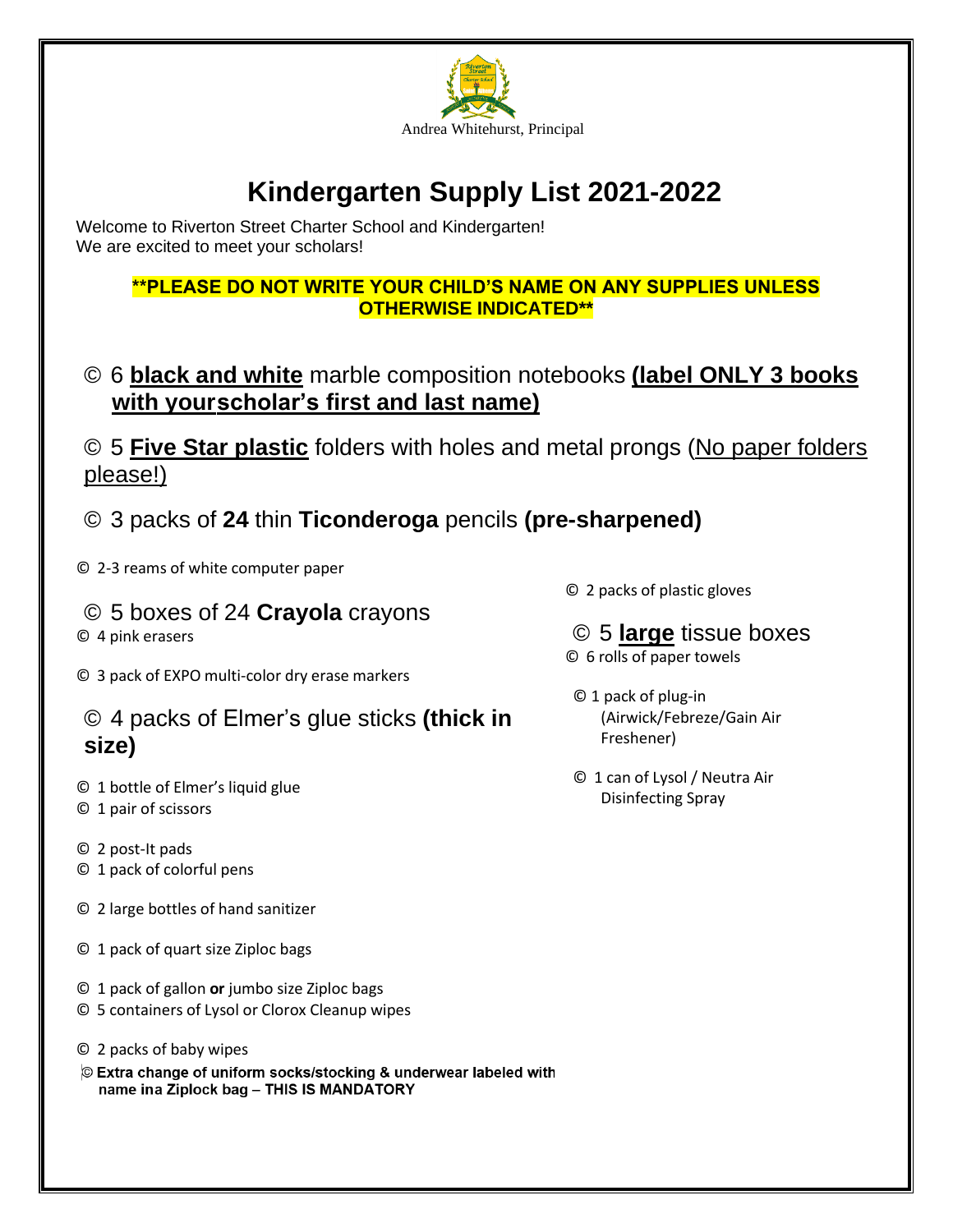# **First Grade Supply List**

Hello first grade parents! We have put together a supply list for your scholar.

# **NO PENCIL CASES OR SHARPENERS!**

# **PLEASE WRITE YOUR SCHOLAR'S NAME ON EVERYTHING!!**

6 packs of **TICONDEROGA** school pencils **ONLY**

8 **BLACK and WHITE** marble notebooks **(WIDE RULED ONLY!):**

(Journal, ELA, Writing, Math, Science/Social Studies, Homework and ONE EXTRA)**6**

**SOLID** color pocket folders **(BLUE, 2 GREEN, RED, ORANGE, & YELLOW ONLY!** 2

boxes of 24 **crayons**

- 1 pack of glue STICKS5 boxes of tissues
- 3 paper towel rolls
- 4 container of Lysol wipes1 pack of
- baby wipes
- 4 bottle PUMP of hand sanitizer1 package of

computer paper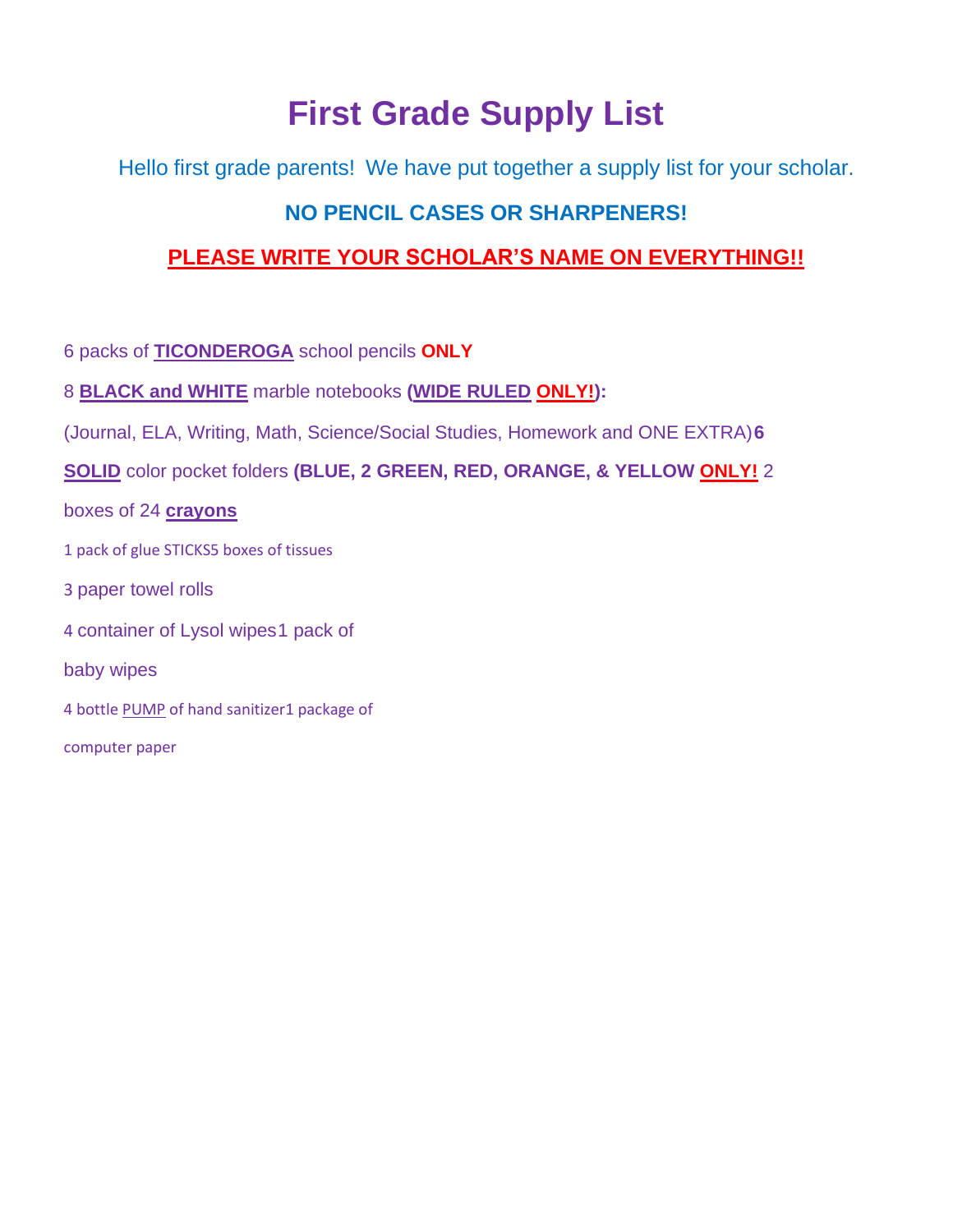## Supply List for Second Grade

The following supplies will be for the classroom.

## It is important to gather all supplies as they will NOT be communal this school

## vear.

- 0 2 Post-It Pads (Any Color)
- 0 1 Pack of 10 EXPO Dry Erase Markers
- 0 1 Expo Dry Erase- Eraser
- a 5 large tissue boxes (Kleenex or Puffs Only Please)
- D 5 Rolls of paper towels
- n 4 Bottles of hand sanitizer
- D 2 Reams of white computer paper
- 0 3 packs of 24 PRE SHARPENED pencils ONLY
- a 3 Pack of Lysol Wipes
- 0 1 bottle Cleaning disinfectant spray
- 0 1 Box of 24 Crayons
- a 1 Box of Colored Pencils
- a 4 Pink Erasers
- D 3 Glue Sticks
- a 1 packs of multicolored pens
- n 1 Clipboard
- 0 1 ruler (In and Cm)
- D 2 Boxes Gallon Size Zip Lock Bags
- 0 1 box 1 1/2-gallon Zip Lock Bags
- D 3 Box Sandwich Size Zip Lock Bags
- D Pencil Case
- D 1 pair of kids scissors
- a Individual pencil sharpener

# The Following Notebooks and Folders MUST BE labeled with your scholar's

### name and the Subject/Purpose:

#### 8- Composition notebooks.

- D Social Studies/Science
- n Math
- D ELA Stations
- a 2 Spelling
- a Writing
- a Phonics
- n 1 extra

#### 6-Folders

- a Homework
- D Social Studies/Science
- a Writing
- o Math
- $=$  ela
- n 1 extra
- a 1 Dictionary and 1 Thesaurus' (pocket size- will be needed for homework)

\*\*If additional supplies are needed throughout the year, a notice will be sent home. \*\*

### Thank you for your support and contribution to our classrooms!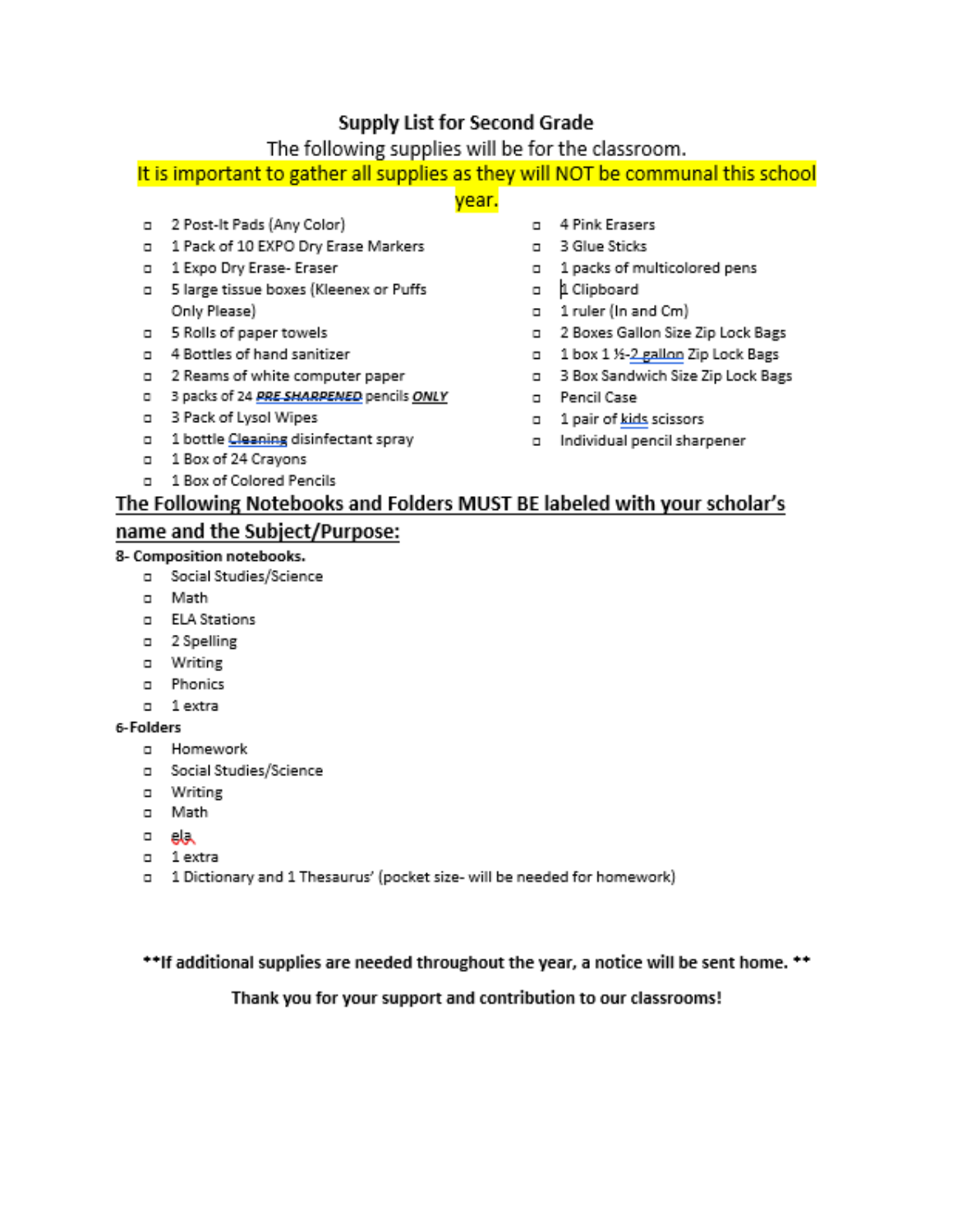

# **3 rd Grade School Supply 2021-2022**

Dear Parents & Third Grade Students,

Welcome to Third Grade! We are very excited about the upcoming school year. Please find oursupply list for the year below.

- ☺ **8** Composition Notebooks
- ☺ **12** plain pocket folders (2 of each of the following colors: red, yellow, green, blue, purple, and orange)
- ☺ **12** packages #2 **Ticonderoga** pencils. **NO non-mechanical pencils & NO personal sharpeners**
- ☺ **3** packages of markers (8 ct. broad line or fine line)
- ☺ **1** package dry erase markers (2-4 ct.)
- ☺ **1** pack of red pens
- ☺ **1** package of small pink rectangular sized erasers
- ☺ **3** rolls of paper towels
- ☺ **10** boxes of facial tissue
- ☺ **1**-gallon size Ziploc box
- ☺ **1** 2-gallon size Ziploc box
- ☺ **1**-quart size Ziploc box
- ☺ **3** pack-container of Lysol/Clorox wipes
- ☺ **1** brown **letter-sized** clipboard
- ☺ **2** packages of crayons (24 ct.)
- ☺ **2** packages of colored pencils (8-24 ct.)
- ☺ **8** glue sticks
- ☺ **1**package of highlighters
- ☺ **1** post-it Notes, 3x3, 100 count
- ☺ **1** pencil case (not a box) large, zipper, mesh pocket
- ☺ **3** hand sanitizer pumps (7 ounces or larger)
- ☺ **2** reams of construction paper
- ☺ **1** box of disposable masks

# **Please put your child's name on all materials.**

We look forward to getting to know you and your child this year. If you have any questions, please feelfree to contact us.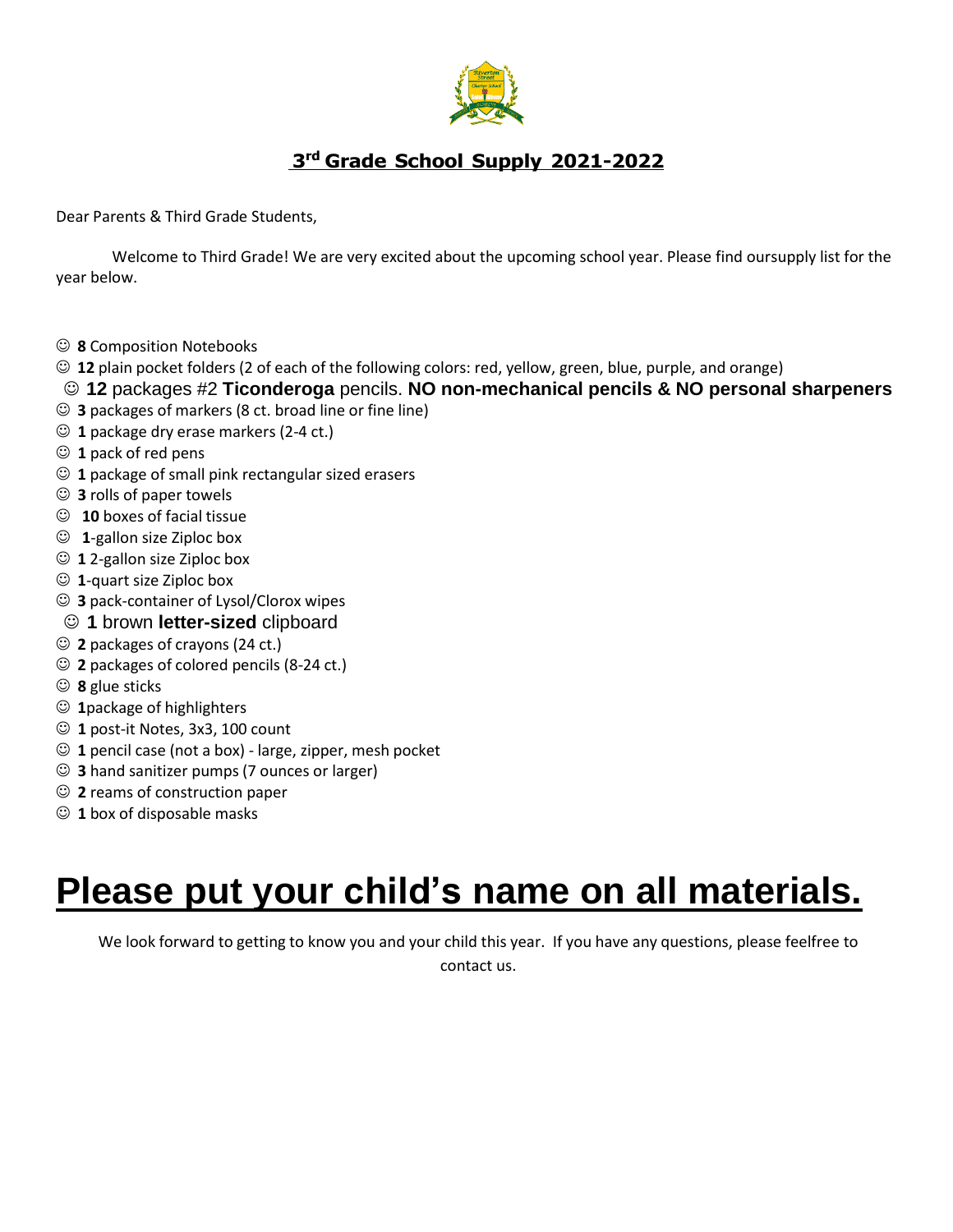

### **4 th Grade 2021 – 2022 Supply List**

Dear Parents & 4 th Grade Scholars,

Welcome to Fourth Grade! We are very enthusiastic about this new journey we are embarking onthis upcoming year. This list is comprised of tools that will be necessary to dig into the content of each subject and prepare us for the NWEA test and New York State Exams.

Please find the fourth-grade supply list for the upcoming year below. All materials are to bebrought on the first day of school.

Fourth Grade Supply List:

- $\triangleright$  7 composition notebooks (black and white cover)
- ➢ 7 sturdy 2 pocket folders
- $\geq 1$  pair of scissors
- $\geq 1$  package of crayons (24 count)
- $\geq 5$  packages of #2 pencils (24 count)
- $\geq 1$  package of colored pencils (8-24 count)
- $\geq 1$  package of markers (8 count)
- $\geq 2$  packages of dry erase markers (2 or 4 count)
- $\geq 1$  package of thin dry erase markers
- $\geq 1$  package of highlighters
- $\geq 2$  packages of 8.5x11 white computer paper
- $\geq 4$  rolls of paper towels
- $\geq 4$  boxes of facial tissue
- ➢ 1 bottle of Hand Sanitizer
- ➢ 1 container of Clorox Cleaning Wipes
- $\geq 2$  bottles of liquid Elmer's Glue
- $\geq 1$  pack of gallon and 1 quart size zip loc bags

### **\*\*PLEASE NO MECHANICAL PENCILS UNDER ANY CIRUMSTANCES THEYWILL BE SENT HOME\*\***

#### **\*\*PLEASE ONLY PROVIDE SCHOLARS WITH A STANDARD SIZE PENCIL CASETHAT CAN EAISLY FIT IN THEIR DESK\*\***

Some supplies will be shared within the classroom, however please label notebooks and folders.If you are able to supply any extras of these supplies, they will be put to good use during out various assignments. We look forward to getting to know you and your child this year. If you have any questions, please feel free to contact us.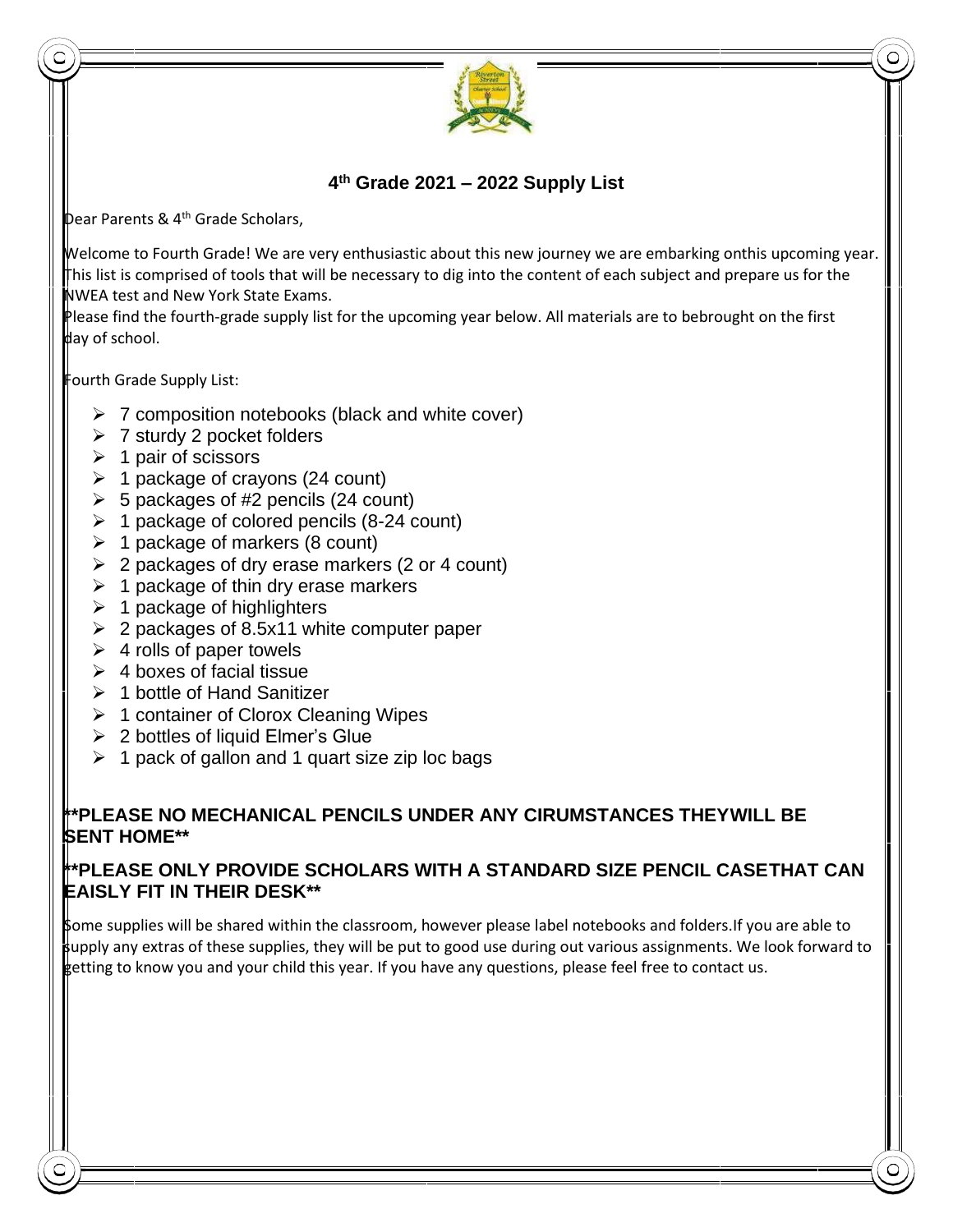

## **5 th Grade 2021 – 2022 Supply List**

### Dear Parents & Future 5<sup>th</sup> Grade Scholars,

Welcome to Fifth Grade! We are happily anticipating this new adventure we are embarking on together this upcoming year! Thislist is comprised of tools that will be necessary to dig into the content of each subject and prepare us for the NWEA Test and New York State Exams. Please find the Fifth grade supply list for the upcoming school year below. **Please label your scholar's supplies with their first andlast name.** All materials are to be brought **prior to the first day** of school in order to ensure a smooth start to a successful new school year!

5 th Grade Scholar Supply List

- o (4) Marble Notebooks
	- o (10) Plastic Folders
	- o (1) 1-inch Binders
- o (1) 5-subject Spiral Notebook
- o (1) Packages of 10 or more Sheet Protectors
	- $\circ$  (1) Packages of 5 or more Dividers
	- o (3) Packages of #2 Ticonderoga Pencils
		- \*\*NO MECHANICAL PENCILS\*\*
		- o (1) Pencil Case or Pouch
			- o (1) Pencil Sharpener
		- o (2) Packages of Colored Highlighters
- o (2) Packages of White Computer Printer Paper
	- o (3) Packages of Wide Ruled Looseleaf Paper
		- o (1) Box of Crayola Crayons (24)
		- o (1) Box of Colored Pencils (24)
			- o (1) Pair of Scissors
		- o (2) Boxes of Kleenex Tissues
			- o (3) Rolls of Paper Towels
		- o (3) Packages of Clorox Wipes
			- o (2) Cans of Lysol Spray
		- o (3) Anti-bacterial Hand Sanitizer Bottles
- o (2) Packages of **Large** Dry Erase EXPO Markers
	- o 1 Dry Erase Expo Eraser
	- o (1) Box of Small Ziplock Bags
	- o (1) Box of Gallon/Freezer Size Ziplock Bags

If you are able to supply any extras of these supplies they will be put to good use during our various assignments. We look forward to getting to know you and your scholar this year! If you have any questions, please feel free to contact us.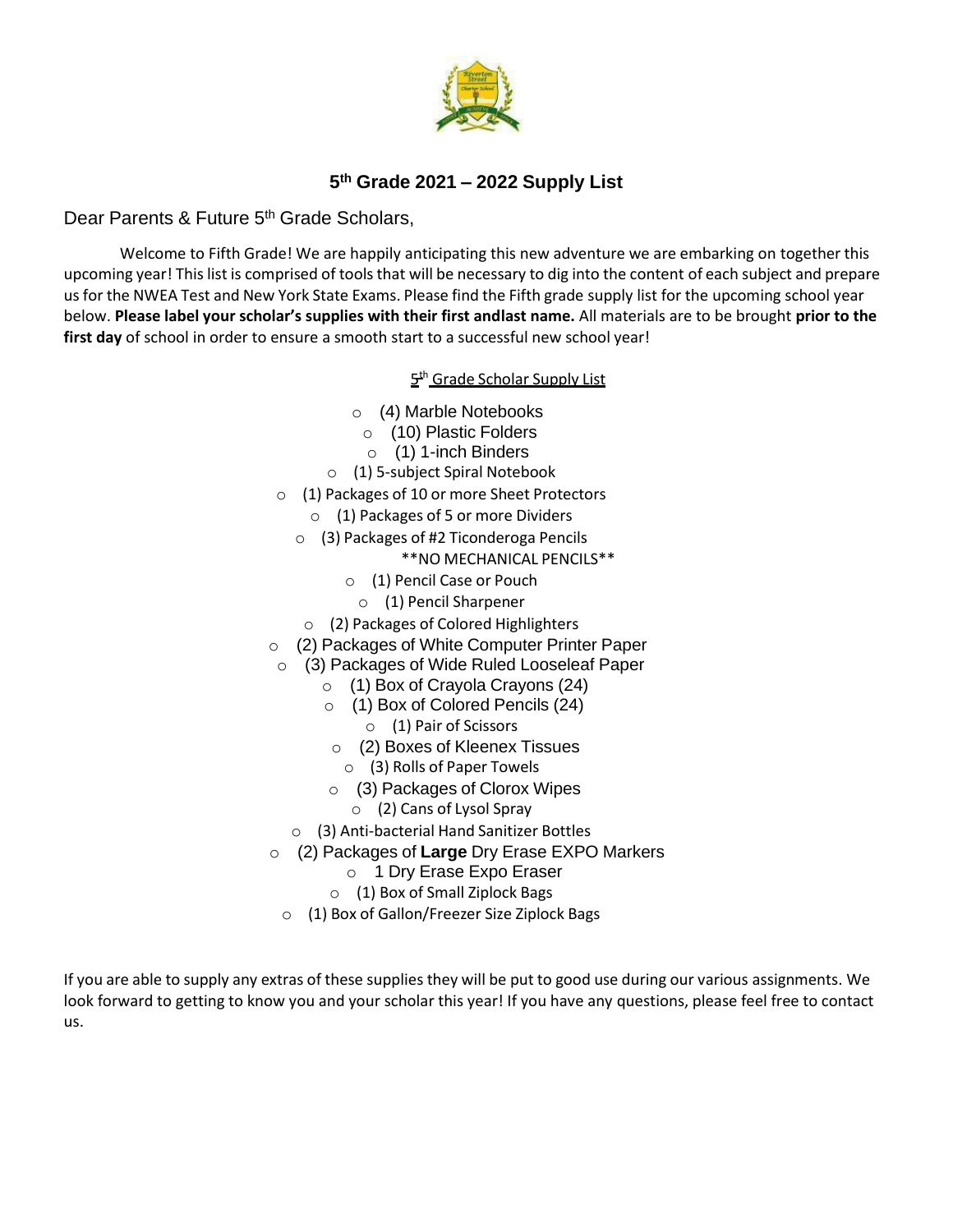

## **Grade 6 School Supply List**

Welcome to Riverton Street Charter Middle School! Please know that the following supplies are imperative to the success and organization of our scholars. We have provided you with a list ahead of time to ensure that scholars will be able to accrue all their materials for the first day of school. Parents may label the covers of their scholars' notebooks, binders, and folders to ensure consistency, uniformity, and organization among all materials. Moreover, it is recommended that materials are organized based on content area and home room. This will ensure materials are distributed appropriately.

\*Scholars will need **2 USB flash drives** for middle school, one for technology, and one for use across all other content areas.

#### AM Advisory

- o 1 Pack of binder dividers
- o 1 Pack of Expo Markers
- o 4 boxes of tissues
- o 1 Pack of 3 Clorox Wipes
- o 2 Bottles of Hand Sanitizers
- o 4 Rolls of Paper Towels
- o 2 Packs of pencils
- o 1 Pack of red, blue & black pens
- o 1 pencil case PREFILLED WITH PENS AND PENCILS
- o 1 Pencil Sharpener
- o 1 Pack of highlighters
- o 2 Packs of loose-leaf paper
- o 1 Pocket Folder
- o 1 Marble Notebook
- o 1 Pack of erasers
- o 1 Pack of index cards
- o 1 pack of construction paper
- o 1 package of sheet protectors

#### English Language Arts:

o 2" Blue Binder

#### Mathematics

- o 2 two pocket folders
- o 1 pack of mechanical pencils
- o 1 marble notebook (any color)
- o 1-hole puncher for binder
- o 1 small stapler with staples
- o 2" Red Binder
- o **SCIENTIFIC CALCULATOR**

#### Science

- o Apron
- o 1 package (box) of gloves (rubber or latex)
- o 1 metric ruler
- o 1 pack colored pencils
- o 1 pair scissors (round tip)
- o 1 pack glue stick
- o 1 double sided tape/1 regular scotch tape
- o 1 marble notebook (any color)
- o 2" White binder

#### Global Perspectives

o 1 marble notebook (any color)

 \*\* ONLY community supplies (such as **paper towels, hand sanitizer, wipes, tissue**, etc.) must be given to the homeroom teacher. The Science Teacher will collect gloves and remaining supplies will be kept by the scholars in their respective lockers.